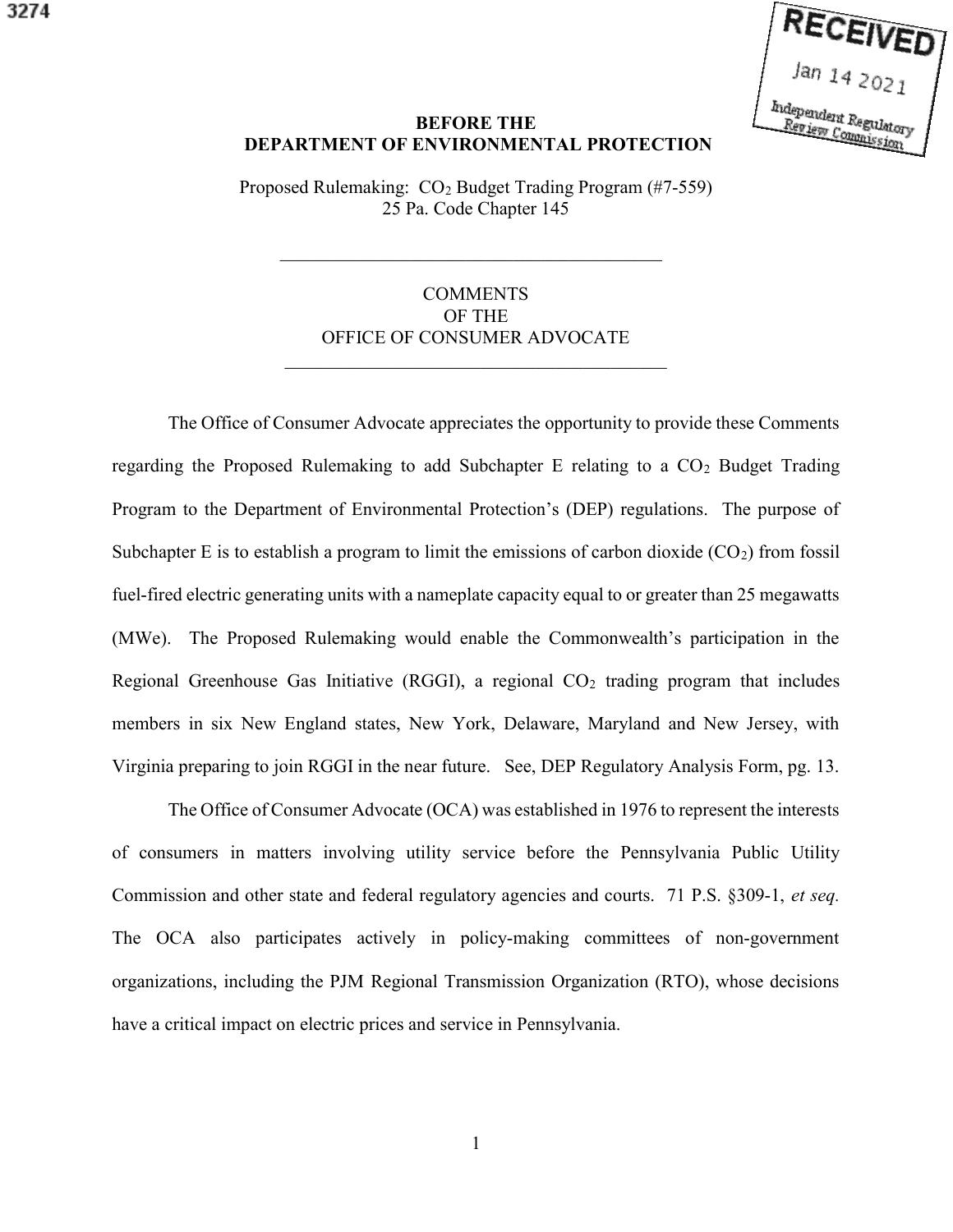As the representative of utility consumer interests, the OCA seeks to ensure that Pennsylvania utility consumers enjoy safe and reliable service at reasonable prices. For electric service, the OCA seeks to ensure that consumers have an electric system that is reliable, efficient, economic, environmentally sustainable, and diverse at a reasonable cost. The OCA has worked for decades at the state, regional and federal levels to achieve these goals in the most cost-effective manner for consumers.

 From a ratepayer perspective, the best and most cost-effective solutions to meet environmental policy objectives have been market-based. Market solutions have been used to achieve environmental goals and control pollutants, such as the reduction of  $SO_2$  and  $NO<sub>x</sub>$  and the OCA has supported the use of markets to achieve these goals. Over the long term, the use of these market mechanisms should result in the most efficient and least cost solutions to achieving our goals, as well as fostering innovation in a technology neutral manner. While the OCA is not the environmental regulator and takes no position on the appropriate environmental policies for the Commonwealth, the OCA submits that the most cost-effective means to regulate power plant emissions would be to use the competitive regional wholesale markets that Pennsylvania has embraced. The RGGI proposal is just such a process.

 One of the key stakeholder interests in this process is the utility ratepayers of Pennsylvania. As modeled, Pennsylvania's entry into RGGI has the potential to increase energy market prices, on a kilowatthour basis paid by consumers in Pennsylvania and elsewhere in PJM in the short term.<sup>1</sup> DEP Regulatory Analysis Form, pgs. 36-37. While the OCA is concerned with any increase in energy market prices, such an increase need not necessarily lead to an increase in the total monthly bill of a customer in the short term or the long term. The proceeds from the auction of

 $\overline{a}$ 

<sup>&</sup>lt;sup>1</sup> DEP has estimated that the average monthly bill for a residential customer could increase from \$1.46 to \$2.05 per month in the short term (through 2030). DEP Regulatory Analysis Form, pgs. 36-37.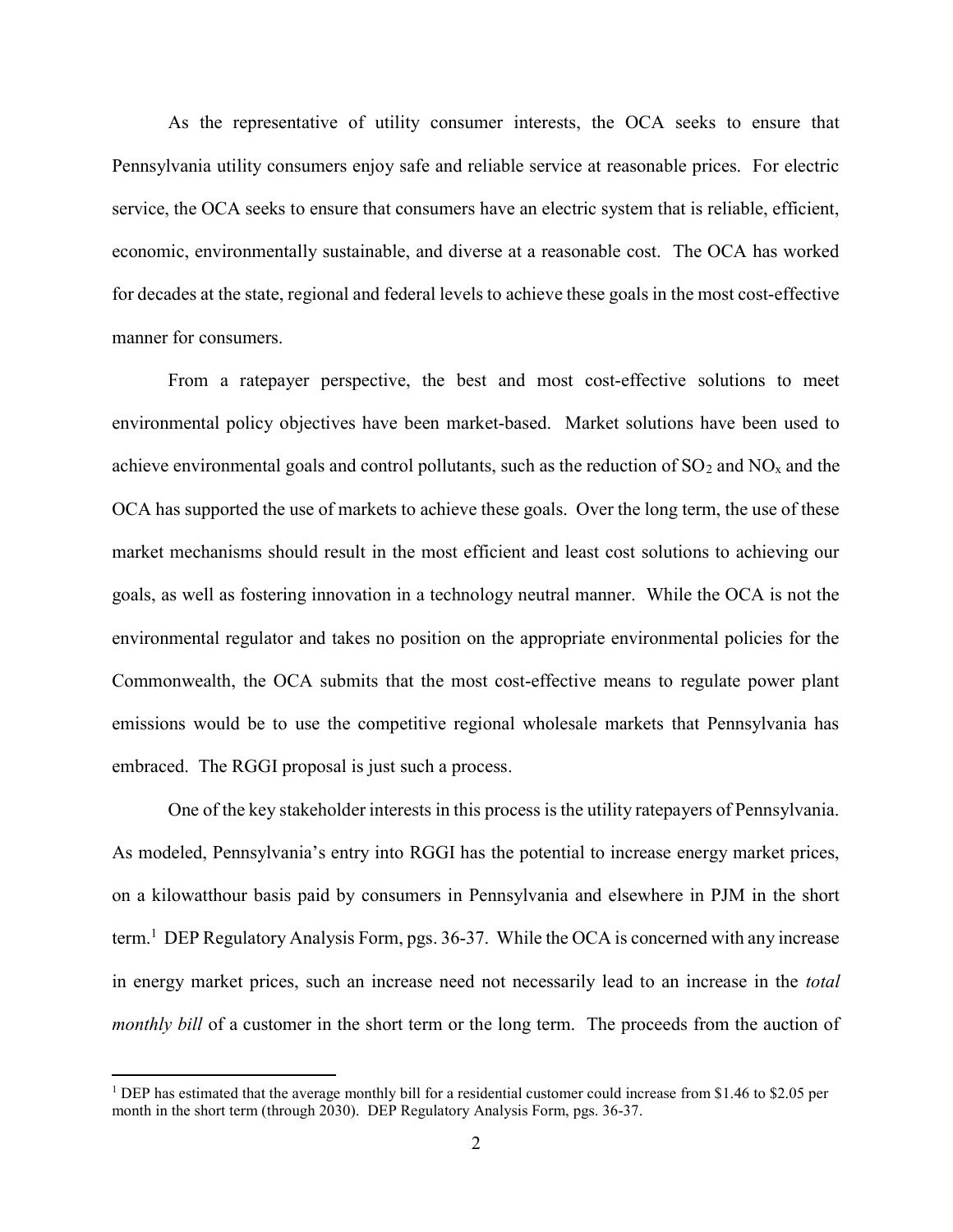emission allowances under RGGI are returned to the states and can be used for any number of purposes. DEP estimates that in the first year of participation in RGGI (2022), there will be approximately \$300 million in proceeds returned to Pennsylvania. DEP Regulatory Analysis Form, pgs. 20 and 35. The proceeds are expected to be around \$190 million in 2030. DEP Regulatory Analysis Form, pg. 35. One key challenge is to use those proceeds in the most efficient manner to mitigate any potential negative impacts of joining RGGI.

 Under RGGI, the proceeds from the auction of emission allowances can be used for such things as reducing ratepayer bill impacts, supporting energy efficiency and supporting renewable resources. These types of initiatives can help to reduce the total monthly bill of a consumer through direct assistance, lowering energy usage, and reducing the price of renewables entering the market. The auction proceeds can also be used under RGGI to support communities and workers affected by the move toward more renewable or carbon free resources being used to provide electric generation service.

 The currently participating RGGI states have already realized these benefits for ratepayers and communities while pursuing their state's goal of reducing carbon emissions. Since its inception in 2009 through December 2018, RGGI has auctioned allowances resulting in revenue of approximately \$3.0 billion, of which approximately \$2.6 billion has now been invested by the participating states.<sup>2</sup> The RGGI states have each adopted unique allocations for their proceeds. Some states have directed a substantial portion of their proceeds to direct ratepayer bill assistance reflected as a reduction to ratepayer bills. For example, in 2018, Maryland allocated 41% of its proceeds to direct ratepayer bill assistance for low income customers and has invested 48% of its

<sup>&</sup>lt;sup>2</sup> "The Investment of RGGI Proceeds in 2018," published July 2020, pg. 13 and available at: https://www.rggi.org/sites/default/files/Uploads/Proceeds/RGGI\_Proceeds\_Report\_2018.pdf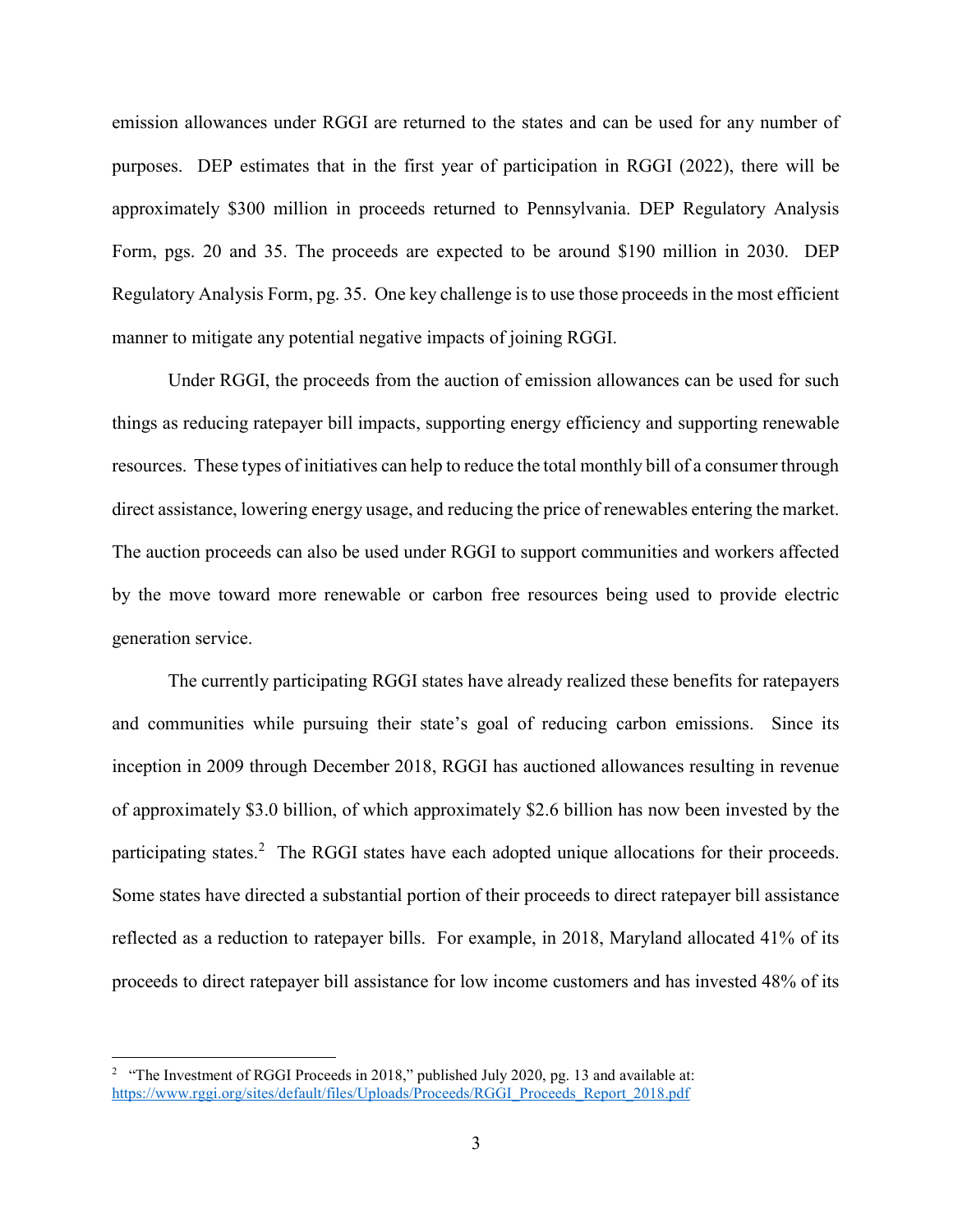all-time proceeds for such direct bill assistance.<sup>3</sup> In the same year, New Hampshire allocated 77% of its proceeds to direct ratepayer bill assistance for all customers.<sup>4</sup> Other RGGI states have directed the majority of the funds toward energy efficiency and renewable energy support. For example, in 2018, Connecticut directed 72% of its RGGI proceeds to energy efficiency.<sup>5</sup>

If the proceeds from the auction are utilized substantially in a manner designed to mitigate any short term increases in the market price of energy, the total monthly bill for a ratepayer could decline even if the cents per kilowatthour price for generation increases. The proposed regulations contemplate using the auction proceeds to fund energy efficiency programs, renewable energy, GHG abatement, as well as administrative costs. DEP Regulatory Analysis Form, pg. 35. The OCA supports these programs as an important tool to mitigate any potential energy market price increases that may occur in the short term. Such programs, however, may not reach all consumers and may have some limitations in providing short term relief that may be needed as the market matures. As such, the OCA would recommend that to the extent possible, direct bill assistance to utility ratepayers be provided, at least in the short term, with a portion of the proceeds. Direct bill assistance will better provide benefits to all ratepayers as the program is initiated.

 The OCA recognizes that DEP has not proposed that any of the proceeds be used for direct reductions to ratepayer bills or provided to affected communities, as it is proceeding under section 5(a)(1) of the Air Pollution Control Act (APCA). In its Regulatory Analysis Form, DEP states that Section 6.3(a) of the APCA only authorizes regulations to establish fees to support the air pollution control program authorized by the APCA and not covered by fees under the Clean Air Act. DEP Regulatory Analysis Form, pg. 1. The OCA is not in a position to provide a legal

 $\frac{3}{4}$  *Id.* at pg. 23.

<sup>&</sup>lt;sup>5</sup> *Id.* at pg. 15.